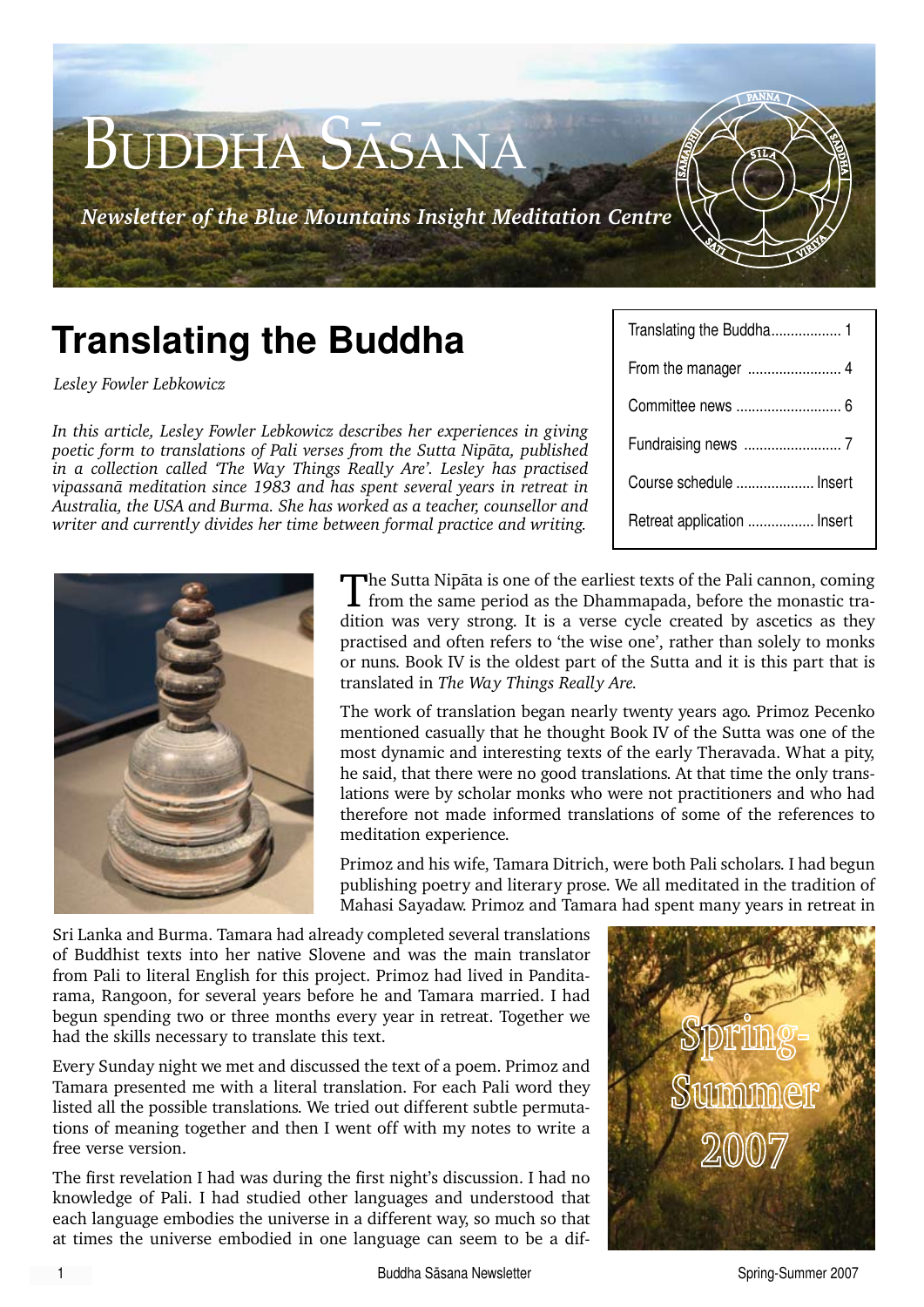ferent universe to that described in another language. So it was with Pali. A simple English statement like 'I am hot' becomes in Pali, something like, The sensation of heat is arising in me. That is, there is no solid sense of a self in charge of experience! The emphasis is on the heat not on the speaker. There's the experience of heat and the knowing of the heat. It's an expression of *anattà*.

The understanding of *anattà*, one of the three characteristics of existence (along with *anicca* and *dukkha*) is embodied in the language. And if it's in the language, then it's in the conceptual framework inhabited by the speakers of that language. Imagine coming to meditation with such a deep understanding of the nature of existence. I began to see why many teachers say that Asian meditators find practice much easier than Westerners. We will surely come to see *anattà* as we practise—in fact it's inevitable that we will because it *is* a characteristic of the nature of existence—but we must practise in order to see it.

There are many allusions to the kind of freedom that comes with this understanding in the course of the poems in *The Way Things Really Are.* This one comes from 'Before the Body's Dissolution':

> *You swim oceans of equanimity are always mindful never assess yourself as superior equal or inferior. You have no haughtiness at all.*

The original verses are written in a highly structured rhythmical pattern and with rhyme. Good rhyming is achieved with difficulty and rarely sounds natural in today's English. It doesn't fit easily with the kind of relaxed speech patterns we use in Australia.

When I began work I read all the

previous translations to see what other people had done—they had often attempted to use a rhyming pattern and this sounded laboured and ungainly to my ear. I wanted to write something that felt contemporary, as though the Buddha a lot of the poems are presented as the words of the Buddha—was a teacher you might have met at the beach or out in the bush. So I ended up with language like this:

> *Look! You're self obsessed, flapping about like a fish in a drying creek.* (from *'The Cave'*)

—and from another poem called 'How Opinion and Thought Contaminate the Mind':

> *The wise see your failings if you blow your own trumpet skite about your virtue and awareness*

*but they acknowledge your virtue if you're calm don't brag are selfless and unworldly.*

(I loved using a bit of Australian slang like 'skite' in the middle of direction about how to behave).

When it's working, our practice is as much part of our daily life as it is something we do on our cushions and it seemed that the best way to convey this was by using Australian colloquial language.

The second change I made was in the gender of the person often referred to as 'the wise one'. All the other translations referred to the wise one as a male. Half the wise ones in our translation are women, half men.

> *Anyone who's free denies there's liberation by another or by what she sees and hears*



Stupa relics, Theravadan San Francisco Museum of Asian Art

*by rules of morality rites and rituals*

*or through what she thinks. Neither good nor evil affect her. She's given up the grasping self. Her action now is neither good nor bad. (from 'Purity of Heart')*

One of the main subjects addressed in the poems is the role of attachment, particularly desire, in keeping us tied to an unsatisfying existence. From 'On Desire':

> *No matter what you long for: a house, land, livestock, gold, serfs, servants, slaves, men, women, family, (innocent things of themselves) the longing overwhelms you till troubles bear down and suffering follows like water rushing into a leaky boat.*

*But if you're mindful you evade desire as easily as sidestepping a snake. You're free of the world's sticky traps.*

*Be mindful abandon desire bale out the boat & reach the further shore.*

'The further shore' is a traditional metaphor for enlightenment. The speaker in 'On Violence' explains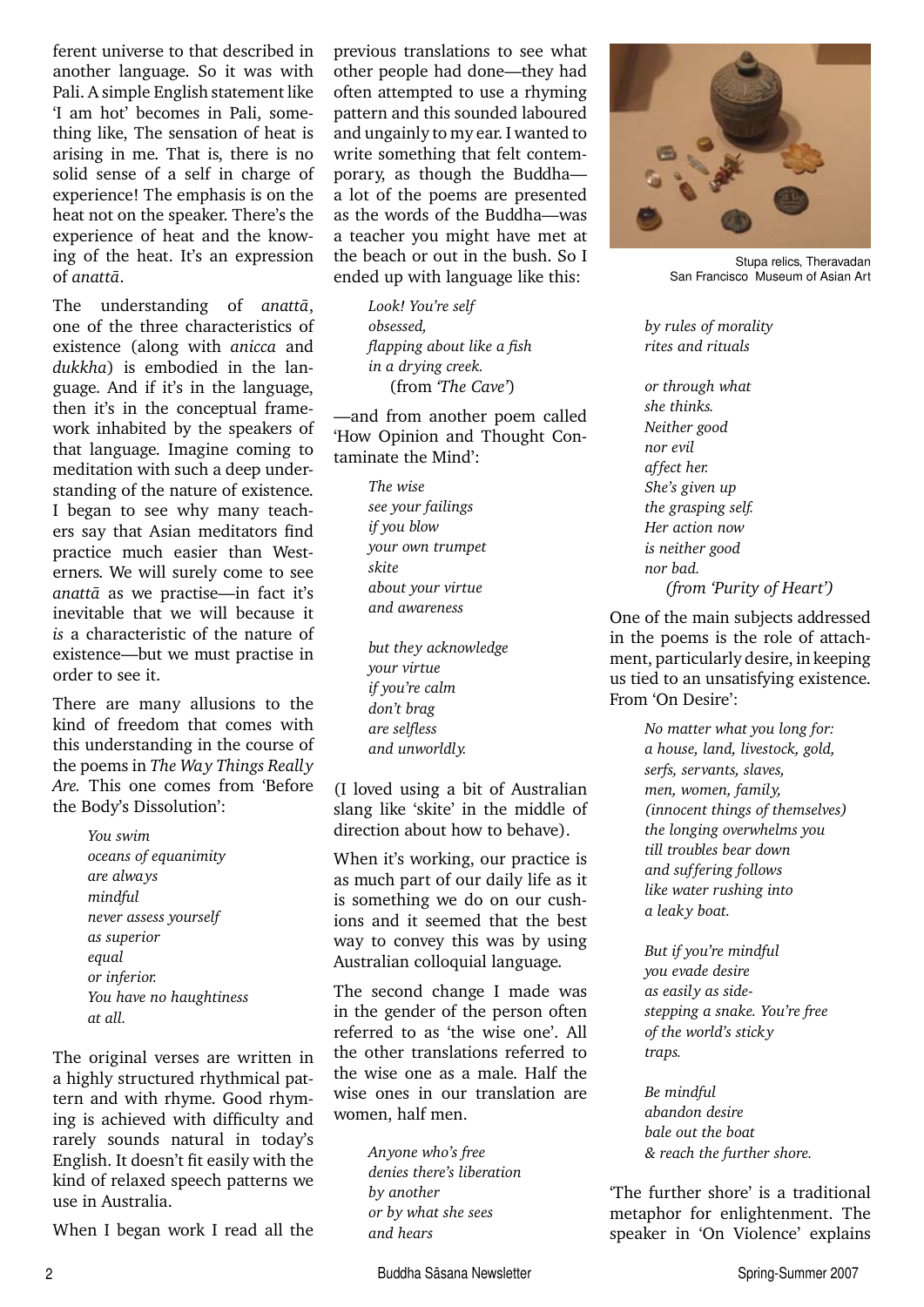where exactly the shore lies and why we find it difficult to cross over to it:

> *I call greed the great river and desire its current. Desire makes the river run. Our sense pleasures bog us down in mud, make it hard to cross over.*

In one of the liveliest poems, 'The Cave', the speaker leaves us in no doubt about the consequences of letting desire run our lives:

> *You're greedy intent on desire infatuated by desire mean. You're on the wrong track heading for a bad time. You wail, 'What'll happen to me when I die?'*

*I see you trembling with desire for a different state of mind, a sad wretch muttering in the mouth of death.*

Modern teachers tend to be much easier on us but this directness, combined with a sense of urgency, often appears in the verse cycle. In 'Old Age' we're told:

> *Life's so short you'll die before you turn a hundred. (Even if you don't old age'll get you in the end).*

*When what you cherish fades away you grieve but nothing's permanent. You know owning things is meaningless so don't get stuck in your comfortable*

*house. Everything you think is yours stays here when you die. Be wise: devote yourself to truth forget about owning things.*

#### And again in 'The First Discourse on Disputes':

*When you get stuck in your own beliefs & argue with others you're likely to say, 'If you agree with me you know the truth & if you don't you're just not realised!'*

*The debate's a slanging match. 'You're stupid!' 'Well, you're wrong!' Everyone says they're right How can you know who is?*

*if you don't agree with someone else you're a fool worthless an ox. All fools are daft all of them stuck in their own beliefs.*

The kind of situation described in this poem arises nowadays as we are offered a variety of spiritual practices. I have had to learn to hold my tongue with friends in different traditions, who, no doubt with the best motives, want to convince me of the superiority of their style of practice. Practical approaches to this situation are given in the rest of the poem. (Information on how to access the complete poems is given at the end of the article).

The author (or authors—the text has no clear creator but comes from the time of oral transmission, *Continued on Page 6*



so it's probably the work of several people) emphasises the importance of not clinging to opinions in several of the poems. In 'Pasura, the Debater' we read:

> *Different people settle for different versions of the truth. You say your way's best. You claim: this is the way to purity and only this.*

*You all gather to discuss the truth each one believing the other's got it wrong. You base your claims on what others tell you. You quarrel wanting praise saying that you know best.*

*You're arguing at a gathering hoping for praise fearing the failure which leaves you downcast furious at their jibes. How can you get them?*

The most dramatic poem is one from which I've already quoted,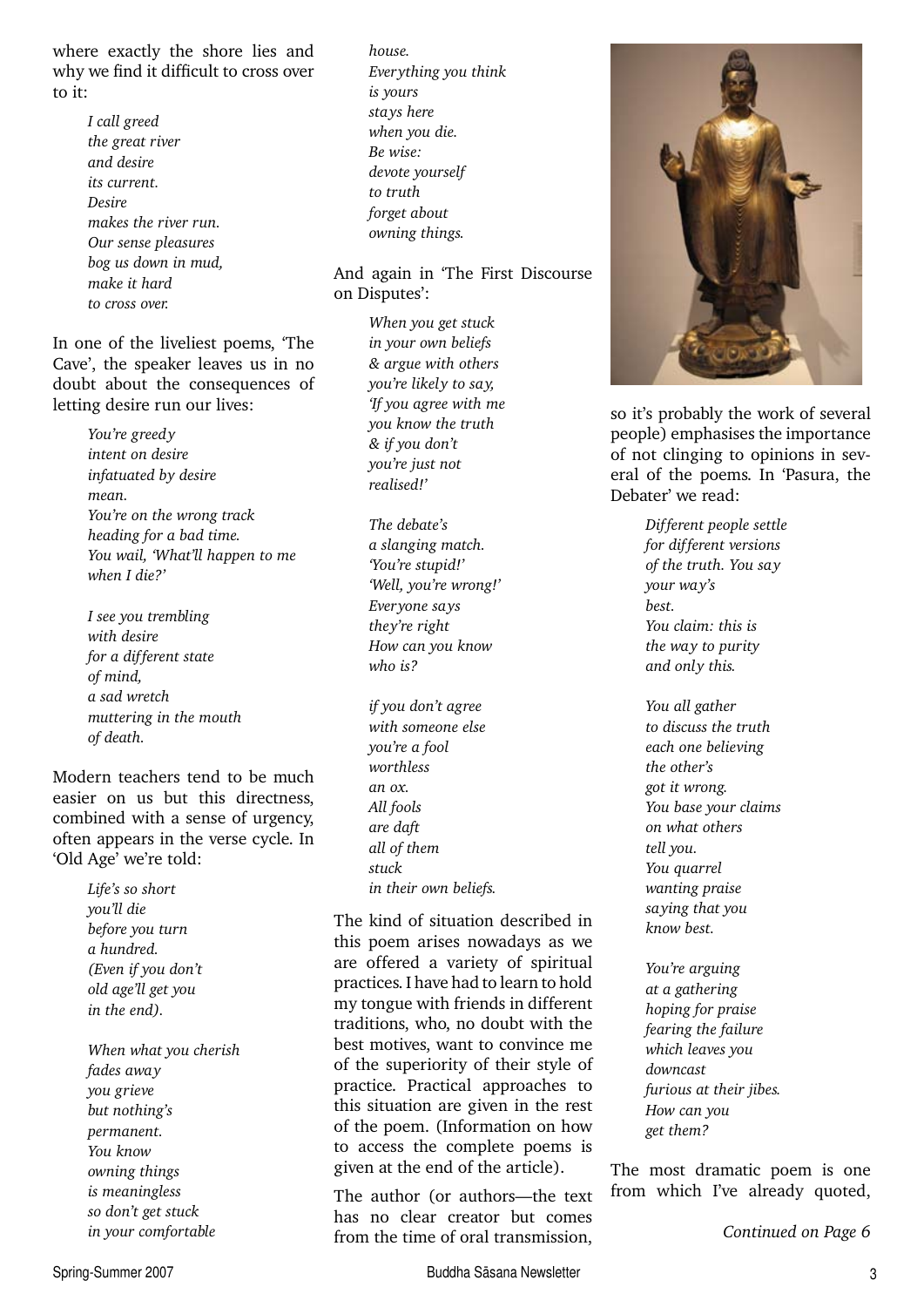### **From the manager**

Tara MacLachlan

Happy 2008. I hope the New Year brings us all much peace, happiness and good health. I look forward to sharing in the continuing life and growth of the Blue Mountains Insight Meditation Centre.

Last year we had a very successful program of retreats. The second half of 2007 was very busy, although immediately after Sayàdaw U Vivekananda's five week retreat winter was upon us and we had a little space to recover and regroup. I led a one day workshop in June and a weekend in August, and we had a 9 day retreat early July with Sayadaw U Pandita from Melbourne. This was the second time Sayàdaw has taught here, which strengthened our ties with him and his centre in Springvale Melbourne. It also gave us a chance to meet his new *kappiya*, Soe Htet, and some of his supporting yogis from Melbourne (a few also being active members of the Buddhist Society of Victoria) who took the opportunity to visit and practise at our centre while sitting with one of their local teachers.

As the weather slowly began to warm up (or at least become less cold!), so did the retreat program. Sayàdaw U Paññāthami continued his tradition of teaching our one dàna retreat for the year in August during the Vassa, which will again take place this year. This was followed in September by a 9 day retreat led by Patrick Kearney, the dhamma service weekend and the beginning of Michael Dash's long weekend. It was fortunate that we could get Patrick to teach a second retreat for the year as his teaching schedule con-

tinues to grow. He is already booked for September 2008 and perhaps this can become a regular time slot for him as well as his one month in January.

As always it was lovely to enjoy the company of yogis and supporters at the annual dhamma service weekend in September. We were able to spend some relaxing time together, catch up with old friends or make new ones, and get the grounds and buildings looking fantastic by the end of the time.

In October Steven Smith and Lynne Bousfield continued their teaching partnership with a nine day retreat, which will be repeated later this year, and in November Sayādaw U Lakkhana arrived with his *kappiya*, Kyaw Htoo Aung for a stay of three weeks comprising two back to back retreats. Lesley Fowler led her second December weekend early in the month then came a



Stephen Smith and Lynne Bousfield



At the completion of the 2007 program, Pixy and I, together with BMIMC's trusty 'guard dog', Lil, left the centre to spend the Christmas season with family in Melbourne. The day after the finish of the last retreat for the year—the nine days with Venerable Pannyavaro—we hit the road. We spent a few days travelling along the coast and had a very pleasant and relaxing break before returning, Pixy via Bali, for the new year.

Monastery near Lis-

more.

BMIMC has a very exciting and full year ahead, with the 2008 program already underway. As usual we have started with Patrick's one month retreat, which began on January 2 with the full complement of yogis. People have come from many parts of Australia—Adelaide,

> Brisbane, northern NSW, Sydney, Melbourne, even some Blue Mountain's locals—to attend this retreat as well as one yogi coming from the USA.

> It is always inspiring to see how much effort people make to come and practise. It makes me appreciate what good teachers we are fortunate to have here and how good our little centre is. The centre *is* quite small, we accommodate less than 20 people at any one time; but I believe the nature of our particular practice tradition and the engaged teaching style which is offered here are complemented very well by its size

and set up. And although the committee continues to promote improvements, the centre is already gaining a reputation as a 'five-star' facility.

After this current January retreat there is a bit of a lull in February. I am taking advantage of the quiet month to escape for my own practice before things get too busy. During that time Pixy will be managing the centre with the support of several committee members and other supporters who have kindly volunteered their services.

Graham Wheeler will lead the first weekend for the

*Staff wanted.* We need an assistant manager to start after Easter or earlier. Please see our website or ring the centre for further information.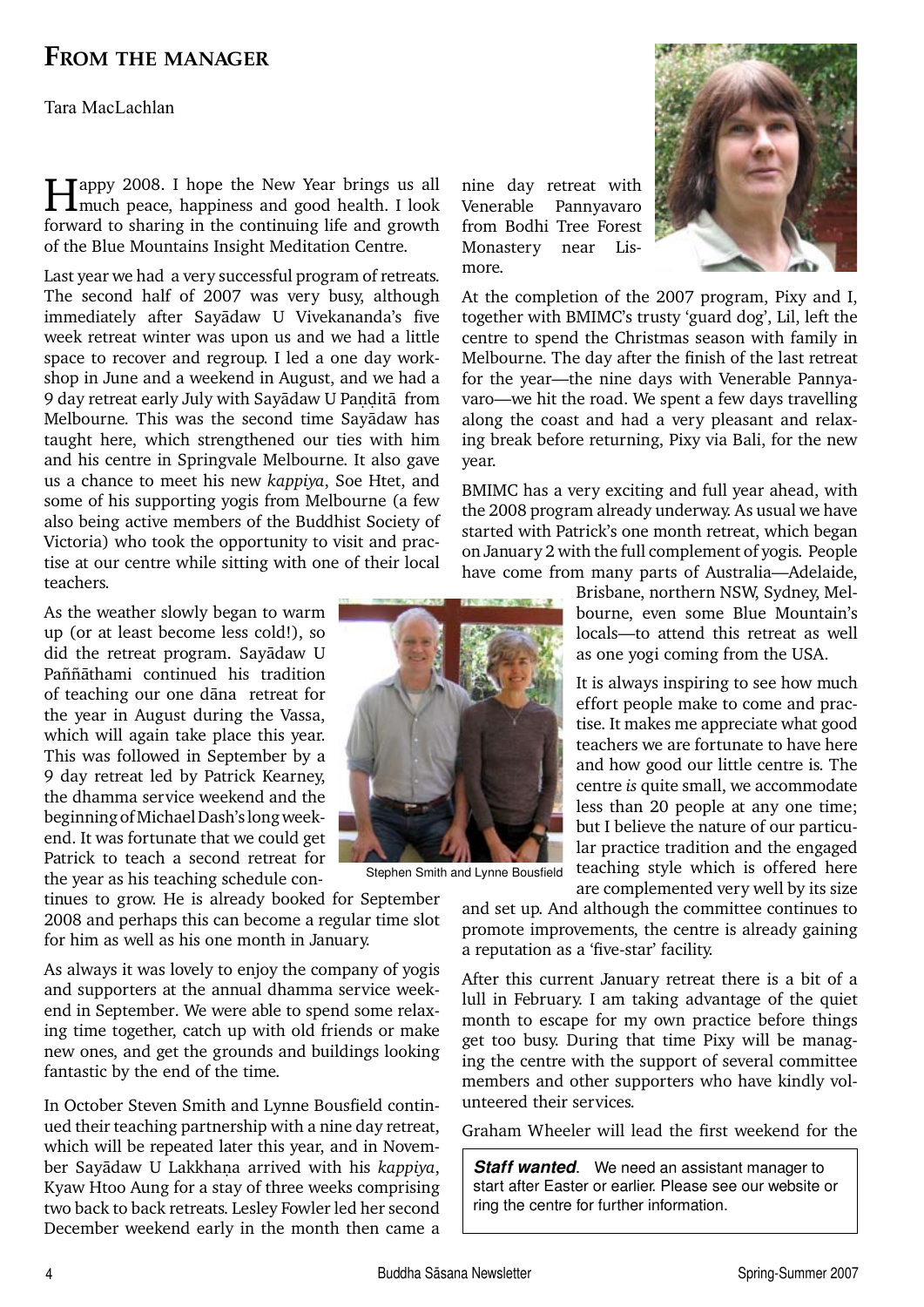year in February, a very popular format and already fully booked. He is also running a one day workshop with Michael Dash for the first time in Sydney to cater for the local Sydney sangha and the high demand in general we have for short introductory meditation sessions. Another weekend is planned in early March to be led by Danny Taylor. We have the four day Easter retreat, which falls in late March. This will be lead by the Venerable U Vamsarakhita. We are looking forward to welcoming him here for the first time.

Then in April the Venerable Ariya Ñāni will teach our first three month retreat. This is a significant event in the history of the centre and although a stand alone event, it is also something of a testing of the waters to see how the centre's staff, volunteer helpers and

facilities stand up to a retreat of this length. We have many people already booked in for various periods of time from the full three months to ten day periods.

Since the last newsletter the staff situation has again changed. Aung Kyaw Myo has moved on after being at the centre for more than a year. So at present Pixy and I are here. Pixy is planning to stay until the end of July, when she intends to move to Melbourne and we will need to replace her. In the meantime Maggie Lavelle has stepped in to a flexible part time staff support role until April, and Beth

Steff, who many of you would have met during her time on staff here previously, may be here for a month in the middle of the year.

As usual we have also had some great volunteer support over the last six months. The following people have come for various periods of time to assist in the kitchen during retreats or to help with gardening, shopping and other chores around the centre. They include Grant Keene, Brenda Myat, Leela Meehan, Khin Khin May, Daw Khin Pyone, Chris Jackson, Margaret Prentice, Paula James, Maggie Lane, Gayle Stanaway, Sandhya Jayawardhana, Sarah Brooks, Yoon Suk Hwang-Kearney, Justine Lee, Ian Baird, Gabrielle Cusack and Robyn Howell. And this list does not include the many people who helped during the dhamma service weekend. (My apologies to all of you not mentioned by name.)

Further work on the grounds was carried out in the latter part of 2007. The pathways between the main house, the dhamma hall and the accommodation blocks were completed and look great. They make a great improvement and allow smoother and safer movement between buildings. The next step is the installation of garden lights and a new hand rail, which are in process at present due to a very generous offer of dàna by members of the Aung family. Hopefully this work will be completed during the month of February in preparation for the busy time ahead.

So again, wishing you all a great '08 and hope to see you here at BMIMC.

With much metta Tara.

#### **Sustainability**

The BMIMC Management Committee is interested in hearing from anyone who can suggest or advise us on measures that will improve the centre's environmental sustainability, including measures to reduce water consumption, reduce energy usage, reduce greenhouse gas emissions, etc.

> Over the years the Centre has documented and implemented its environmental policies. Natural gas is used for hot water and the heating system. The garden is predominantly planted with native species requiring little or no watering. There is a compost system for food and garden waste, and sewerage is treated on-site using an enviro-cycle system (although this will change to mains sewer in the coming months). Flourescent energy saving light bulbs have been installed.

Venerable Ariya Ñāṇi

However the Committee recognises that there is probably more that can be done to reduce the Centre's 'ecological footprint'. We're keen to hear from anyone who could donate some special expertise in the area. Please telephone or email the Centre if you or someone you know might be interested.

#### **Landscaping and gardening**

A short stroll through the grounds and gardens quickly gives rise to an appreciation of the environment management of the Centre. The landscaping custodial role (on the management committee) reflects this. The person taking the role ideally has expertise comprising skills in basic garden maintenance, such as mulching and pruning; a good understanding of weeds and weed management, including bush regeneration skills and knowledge of herbicide use; knowledge of plant selection (the policy has been to plant natives); and oversight of the paths and walking tracks, keeping a balance between formality and informality.

With the removal of the large pine tree on the boundary, this area will need some work before new gardens can be planned. Here, weeds such as holly and blackberry have been cut back, and in the near future, their summer regrowth will need to be recut and spot-poisoned. If you are interested in assisting in some way with this work, please contact the centre.

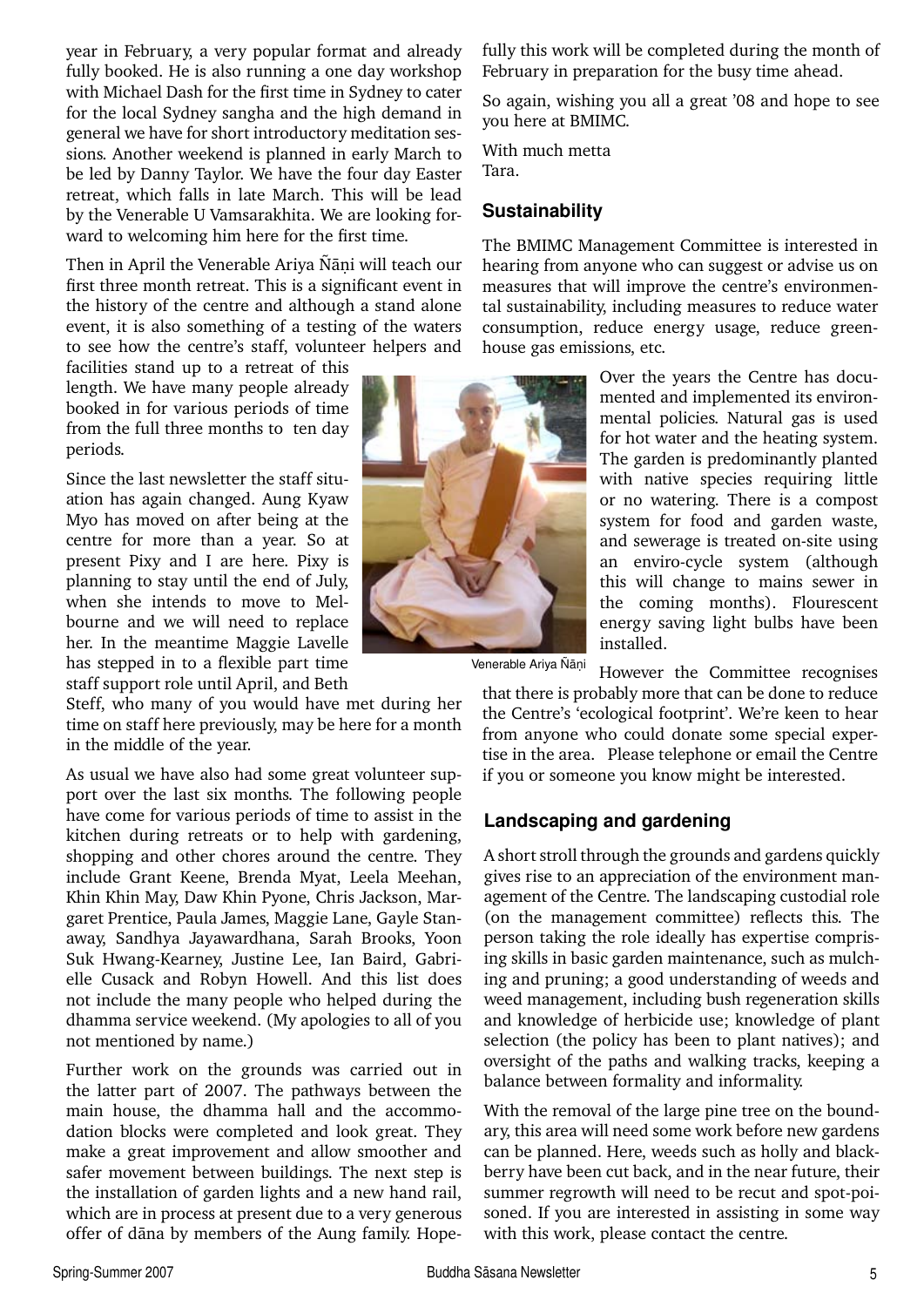# **Translating the Buddha**

## **Committee news**

 *continued from Page 3*

#### 'On Violence':

*The response to violence is fear. I'll tell you about the dismay I felt when I saw people hurting each other.*

*They struggled like fish fighting in a drying creek and I was scared.*

*The world's not stable, everything's in flux. I wanted a place to be safe from change but there was nowhere.*

*In the end I was disgusted by their hostility. That's when I saw the barb worked deep into the tissue of their hearts.*

*When the barb pierces someone's heart she runs first one way then another; when the barb's drawn out she neither runs confused nor falls down weary.*

The barb, of course, is attachment and the poem goes on to outline the wise way to respond and find the safe place within us.

Other poems in the verse cycle outline teachings like dependant origination. (They are less satisfying to read in the kind of short quotation I've included here).

'The Fast Way to Freedom' begins with the questions we all ask. The 'great sage' at the beginning is the

#### Buddha.

*Great sage! Close kinsman of the sun! Teach me about peace and non-attachment. How can a monk see enough to grow calm? Give up grasping hold of worldly things?*

*The great sage Buddha said, "Be wise. Sidestep the traps that trick you into believing that 'you are'. It's a delusion. Whatever deep desires you may have practise for their extinction. Be mindful all the time."*

Later in the poem comes the answer we all want:

> *Find peace within. Don't look for it elsewhere. Someone who's calm takes nothing casts nothing aside.*

*Be as still as the centre of the ocean.*

May we all find the stillness at the centre of the ocean.

The complete translation is available as a free download from www. buddhanet.net (go to e-books).

*I would like to dedicate this article to the memory of Primoz Pecenko and Silvana del Sole.—L.F.L.*

Right: Ian Baird in the swamp



It is some time since we men-<br>tioned the management comt is some time since we menmittee, which oversees the overall health and direction of the Centre. It meets four times a year. Most members take a custodian role (or portfolio responsibility).

Long serving member **Ian Baird** has resigned after some eight years on the committee, relinquishing his position as custodian of the Centre's grounds and gardens (see page 5 for details). From early days, Ian planned and supervised the development of the gardens from a wild and overgrown state to their current functional beauty. Much of the retaining walls, paving and native plantings are his work, a lasting legacy of his dedication to the Centre.

We thank Ian for his wonderful contribution and wish him well in his studies (Ian is completing his PhD on the rare giant dragonfly, found only in hanging swamps such as those of the Blue Mountains—Ed.)

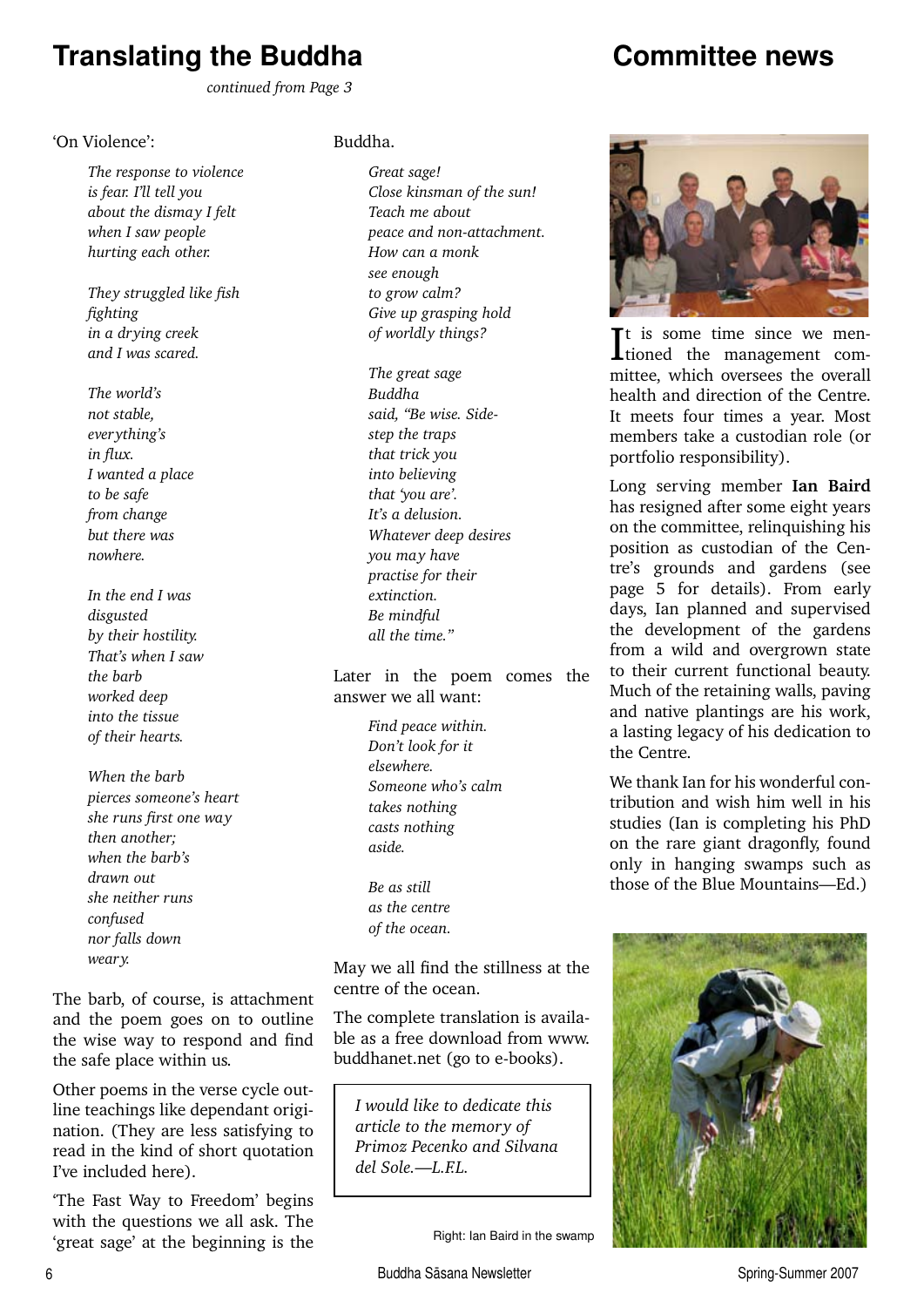# **Fundraising and other news**

John McIntyre Publicity and Fundraising

As supporters will be aware, our fundraising efforts over the last year or so have concentrated on the upgrading of paths and walkways.

Thanks to the generosity of many donors, this is now nearing completion with the last stage being the 'teacher's path' from the dhamma hall to the stupa area, dining room and front verandah and the installation of lights and handrails (see Manager's page). The work has made a huge difference to the ease with which meditators can move between buildings and is an improvement much appreciated by all.

The management committee will in 2008 again be considering the future development of the Centre and reviewing our existing planning approval. Any further development of the centre was limited until Sydney Water's extension of the sewer to Medlow Bath. Now this limitation has been removed and it is possible to contemplate the further development of the centre. As we do, our fundraising efforts this coming Vesak will continue to build up our reserves for future building projects.

### **Day of Mindfulness in Sydney**

Graham Wheeler and Michael Dash will lead a Day of Mindfulness in Sydney on Sunday 6 April at the Villa Maria Monastery in Hunters Hill. This is a chance to deepen meditation practice in the tranquil grounds of the monastery. There will be periods of silent sitting and walking meditation with guidance from two teachers from BMIMC. The day will be structured so that it is suitable for both beginners and more experienced meditators.

Please book through BMIMC. Cost: \$30. Arrive at 9.30 am and finish at 3.30 pm. Please bring your own lunch and sitting cushion or stool. Tea & coffee will be supplied Venue: The Colin Library, Marist Centre, Villa Maria Monastery, 1 Mary Street, Hunters Hill, (off Ryde Road).

### **Helping Hands Network**

Helping Hands Network is a Burmese charity run by Mrs Khin Baw (mother of Theresa Baw, a member of the BMIMC management committee). The charity assists promising university students in Burma who could not otherwise afford to go to university.

Since 2006, the Centre has contributed towards the living expenses of a second year medical student at Megui Medical College in Burma for half a year. We have recently received a letter and photo from the student, expressing his gratitude for our assistance. We wish him every success in his studies.

### **Sydney and Canberra Groups**

*Sydney.* The meditation group sponsored by BMIMC meets at the Life & Balance Centre, 132 St John's Road, Glebe from 7 – 9 pm each Friday evening (except long weekends). Three teachers from the Centre (Graham Wheeler, Danny Taylor, Michael Dash) take it in turns to lead the group and will give instructions on the practice if needed.









*Canberra.* The Canberra Insight Meditation Group meets from 6.30 p.m. till 8.30 p.m. on Sunday evenings at the Sakyamuni Buddhist Centre, 32 Archibald Street, Lyneham. The group is led by Lesley Fowler, lesleyf@netspeed.com.au or alternatively, Sue Holmes on sue holmes1808@yahoo.com. Bring your own cushions or bench.